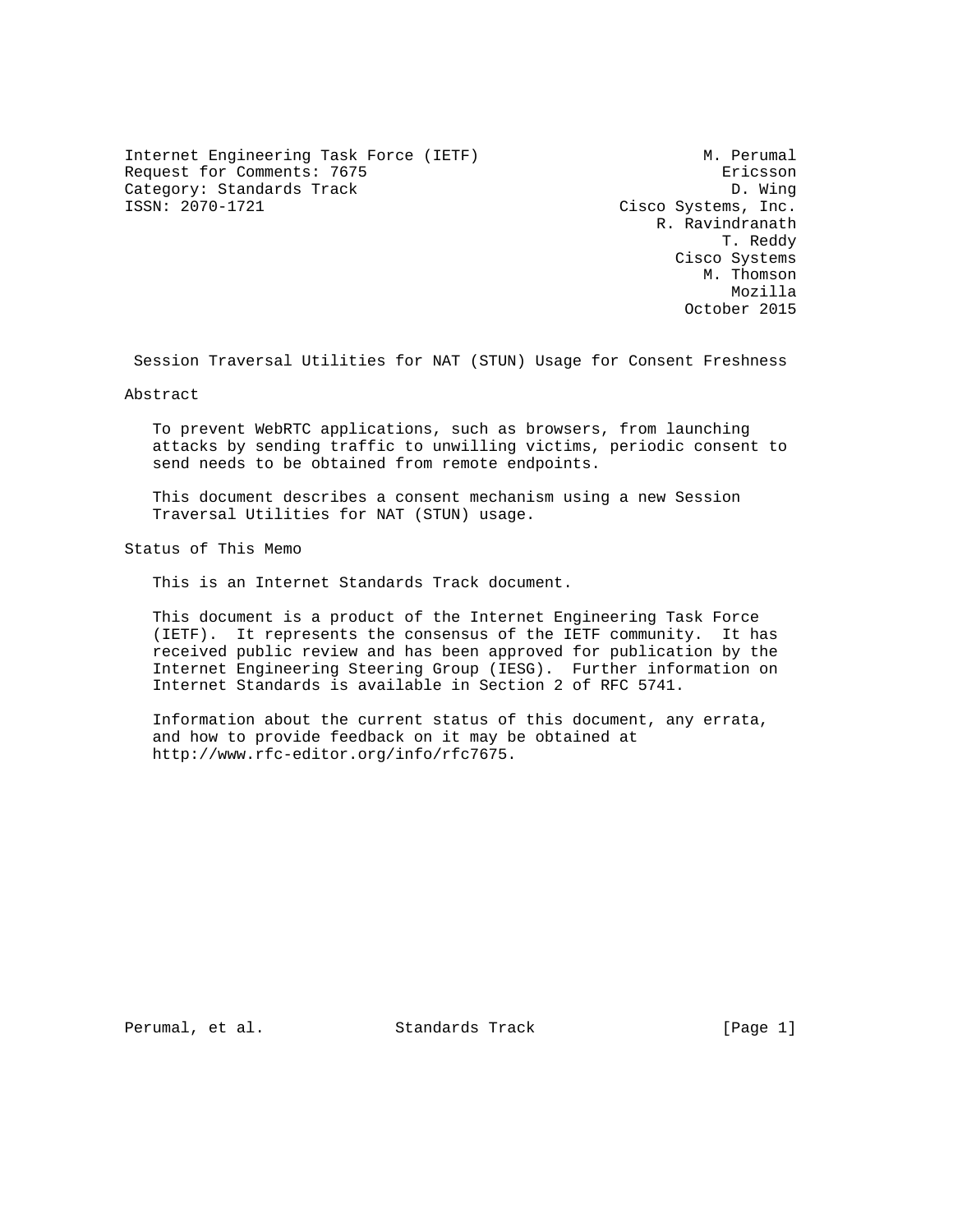# Copyright Notice

 Copyright (c) 2015 IETF Trust and the persons identified as the document authors. All rights reserved.

 This document is subject to BCP 78 and the IETF Trust's Legal Provisions Relating to IETF Documents (http://trustee.ietf.org/license-info) in effect on the date of publication of this document. Please review these documents carefully, as they describe your rights and restrictions with respect to this document. Code Components extracted from this document must include Simplified BSD License text as described in Section 4.e of the Trust Legal Provisions and are provided without warranty as described in the Simplified BSD License.

Table of Contents

|    |                                      |  |  |  |  |  |  |  |  |  |  | 2              |
|----|--------------------------------------|--|--|--|--|--|--|--|--|--|--|----------------|
| 2. |                                      |  |  |  |  |  |  |  |  |  |  | -3             |
|    |                                      |  |  |  |  |  |  |  |  |  |  | 3              |
|    |                                      |  |  |  |  |  |  |  |  |  |  | $\overline{4}$ |
| 5. |                                      |  |  |  |  |  |  |  |  |  |  | $\overline{4}$ |
|    | 5.1. Expiration of Consent           |  |  |  |  |  |  |  |  |  |  | 5              |
|    | 5.2. Immediate Revocation of Consent |  |  |  |  |  |  |  |  |  |  | 6              |
| რ. | DiffServ Treatment for Consent       |  |  |  |  |  |  |  |  |  |  | 7              |
|    |                                      |  |  |  |  |  |  |  |  |  |  | 7              |
| 8. |                                      |  |  |  |  |  |  |  |  |  |  | 7              |
| 9. |                                      |  |  |  |  |  |  |  |  |  |  | - 8            |
|    | Normative References<br>$9.1$ .      |  |  |  |  |  |  |  |  |  |  | - 8            |
|    | 9.2. Informative References          |  |  |  |  |  |  |  |  |  |  | - 8            |
|    |                                      |  |  |  |  |  |  |  |  |  |  | 9              |
|    |                                      |  |  |  |  |  |  |  |  |  |  | 10             |
|    |                                      |  |  |  |  |  |  |  |  |  |  |                |

# 1. Introduction

 To prevent attacks on peers, endpoints have to ensure the remote peer is willing to receive traffic. Verification of peer consent before sending traffic is necessary in deployments like WebRTC to ensure that a malicious JavaScript cannot use the browser as a platform for launching attacks. This is performed both when the session is first established to the remote peer using Interactive Connectivity Establishment (ICE) [RFC5245] connectivity checks, and periodically for the duration of the session using the procedures defined in this document.

 When a session is first established, ICE implementations obtain an initial consent to send by performing STUN connectivity checks. This document describes a new STUN usage with exchange of request and

Perumal, et al. Standards Track [Page 2]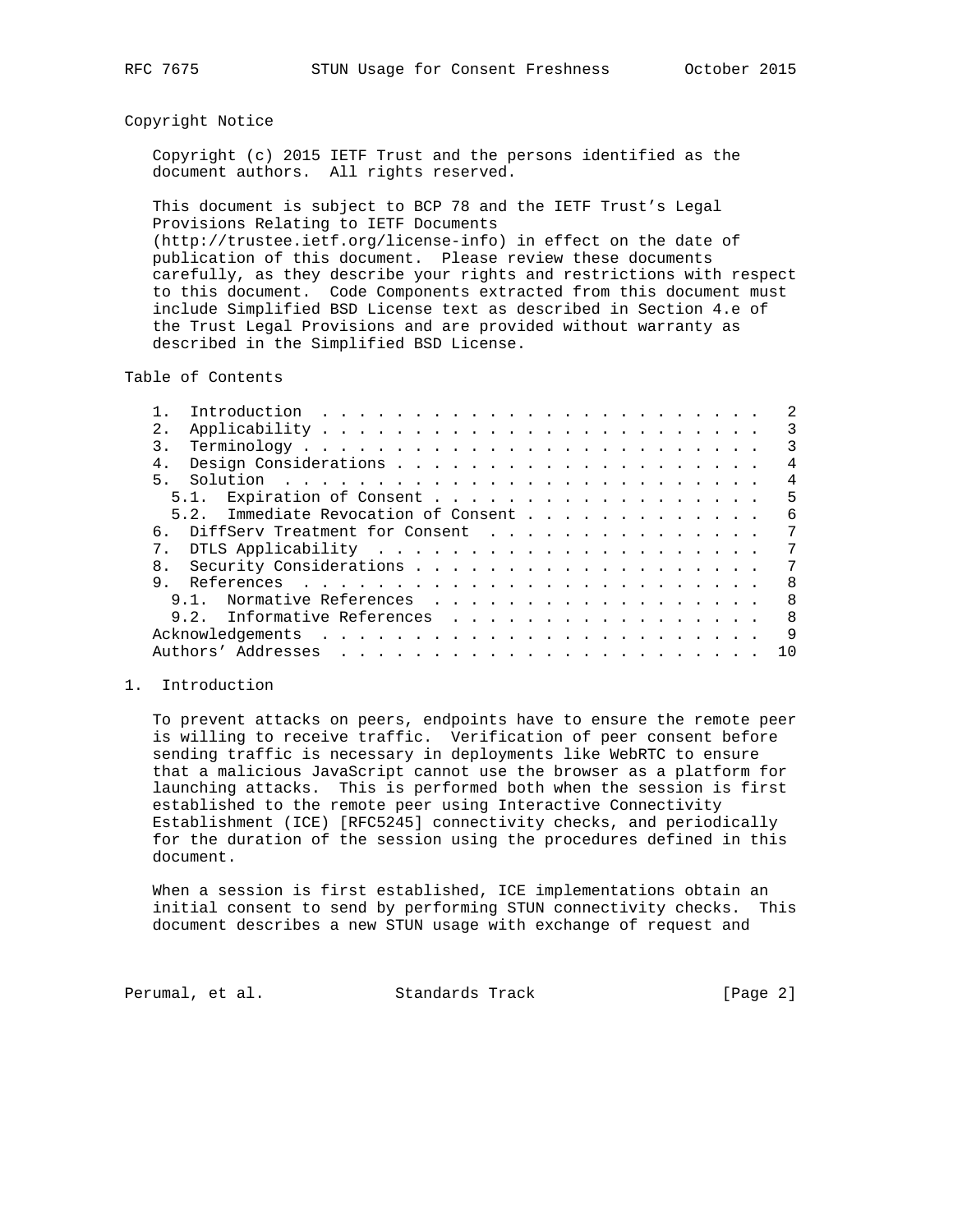response messages that verifies the remote peer's ongoing consent to receive traffic. This consent expires after a period of time and needs to be continually renewed, which ensures that consent can be terminated.

 This document defines what it takes to obtain, maintain, and lose consent to send. Consent to send applies to a single 5-tuple. How applications react to changes in consent is not described in this document. The consent mechanism does not update the ICE procedures defined in [RFC5245].

 Consent is obtained only by full ICE implementations. An ICE-lite agent (as defined in Section 2.7 of [RFC5245]) does not generate connectivity checks or run the ICE state machine. Hence, an ICE-lite agent does not generate consent checks and will only respond to any checks that it receives. No changes are required to ICE-lite implementations in order to respond to consent checks, as they are processed as normal ICE connectivity checks.

2. Applicability

 This document defines what it takes to obtain, maintain, and lose consent to send using ICE. Sections 4.4 and 5.3 of [WebRTC-SA] further explain the value of obtaining and maintaining consent.

 Other applications that have similar security requirements to verify peer consent before sending non-ICE packets can use the consent mechanism described in this document. The mechanism of how applications are made aware of consent expiration is outside the scope of the document.

3. Terminology

 The key words "MUST", "MUST NOT", "REQUIRED", "SHALL", "SHALL NOT", "SHOULD", "SHOULD NOT", "RECOMMENDED", "MAY", and "OPTIONAL" in this document are to be interpreted as described in [RFC2119].

- Consent: The mechanism of obtaining permission from the remote endpoint to send non-ICE traffic to a remote transport address. Consent is obtained using ICE. Note that this is an application level consent; no human intervention is involved.
- Consent Freshness: Maintaining and renewing consent over time.
- Transport Address: The remote peer's IP address and UDP or TCP port number.

Perumal, et al. Standards Track [Page 3]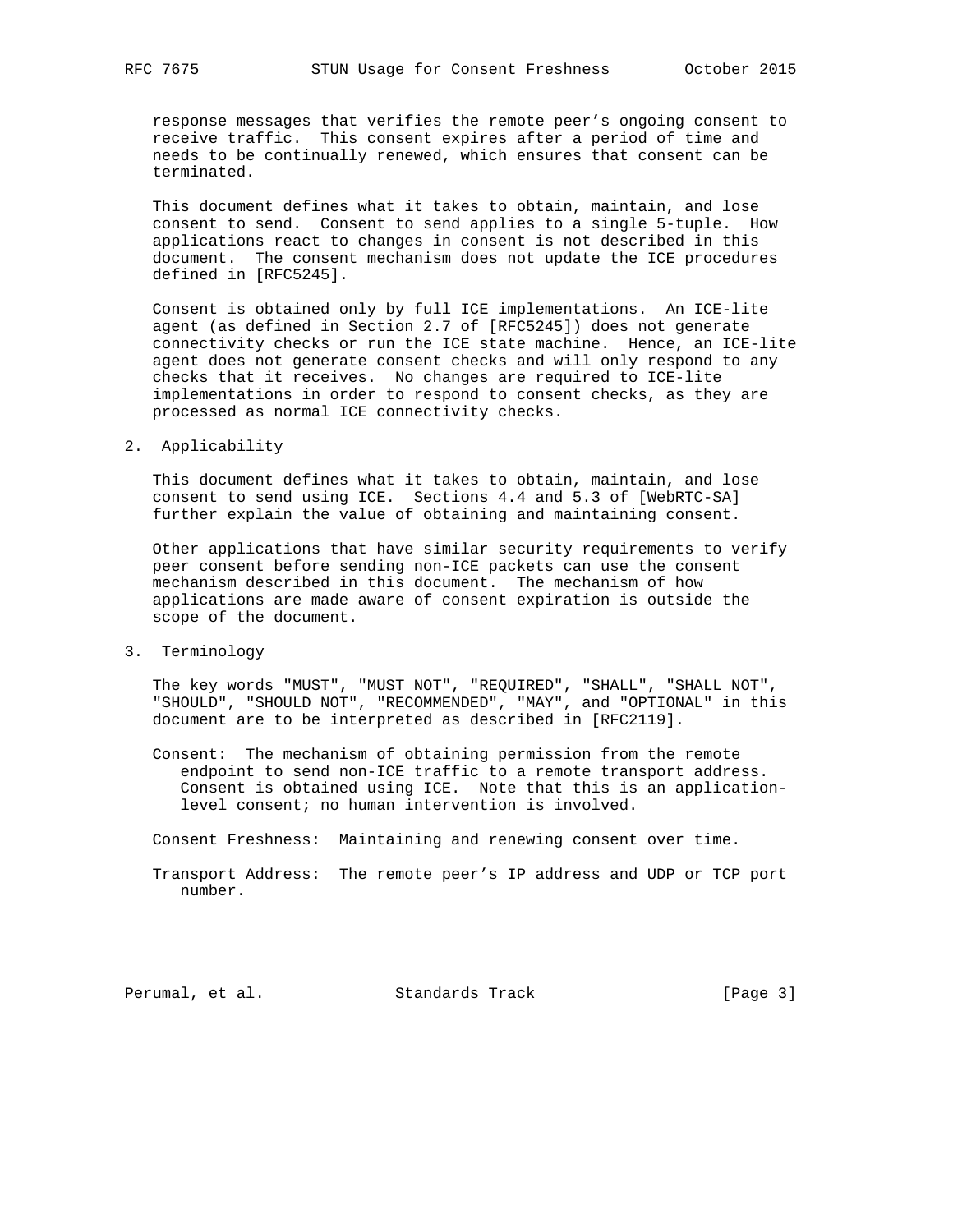## 4. Design Considerations

 Although ICE requires periodic keepalive traffic to keep NAT bindings alive (see Section 10 of [RFC5245] and also [RFC6263]), those keepalives are sent as STUN Indications that are send-and-forget, and do not evoke a response. A response is necessary for consent to continue sending traffic. Thus, we need a request/response mechanism for consent freshness. ICE can be used for that mechanism because ICE implementations are already required to continue listening for ICE messages, as described in Section 10 of [RFC5245]. STUN binding requests sent for consent freshness also serve the keepalive purpose (i.e., to keep NAT bindings alive). Because of that, dedicated keepalives (e.g., STUN Binding Indications) are not sent on candidate pairs where consent requests are sent, in accordance with Section 20.2.3 of [RFC5245].

 When Secure Real-time Transport Protocol (SRTP) is used, the following considerations are applicable. SRTP is encrypted and authenticated with symmetric keys; that is, both sender and receiver know the keys. With two party sessions, receipt of an authenticated packet from the single remote party is a strong assurance the packet came from that party. However, when a session involves more than two parties, all of whom know each other's keys, any of those parties could have sent (or spoofed) the packet. Such shared key distributions are possible with some Multimedia Internet KEYing (MIKEY) [RFC3830] modes, Security Descriptions [RFC4568], and Encrypted Key Transport (EKT) [EKT]. Thus, in such shared keying distributions, receipt of an authenticated SRTP packet is not sufficient to verify consent.

 The mechanism proposed in the document is an optional extension to the ICE protocol; it can be deployed at one end of the two-party communication session without impact on the other party.

5. Solution

 Initial consent to send traffic is obtained using ICE [RFC5245]. An endpoint gains consent to send on a candidate pair when the pair enters the Succeeded ICE state. This document establishes a 30-second expiry time on consent. 30 seconds was chosen to balance the need to minimize the time taken to respond to a loss of consent with the desire to reduce the occurrence of spurious failures.

 ICE does not identify when consent to send traffic ends. This document describes two ways in which consent to send ends: expiration of consent and immediate revocation of consent, which are discussed in the following sections.

Perumal, et al. Standards Track [Page 4]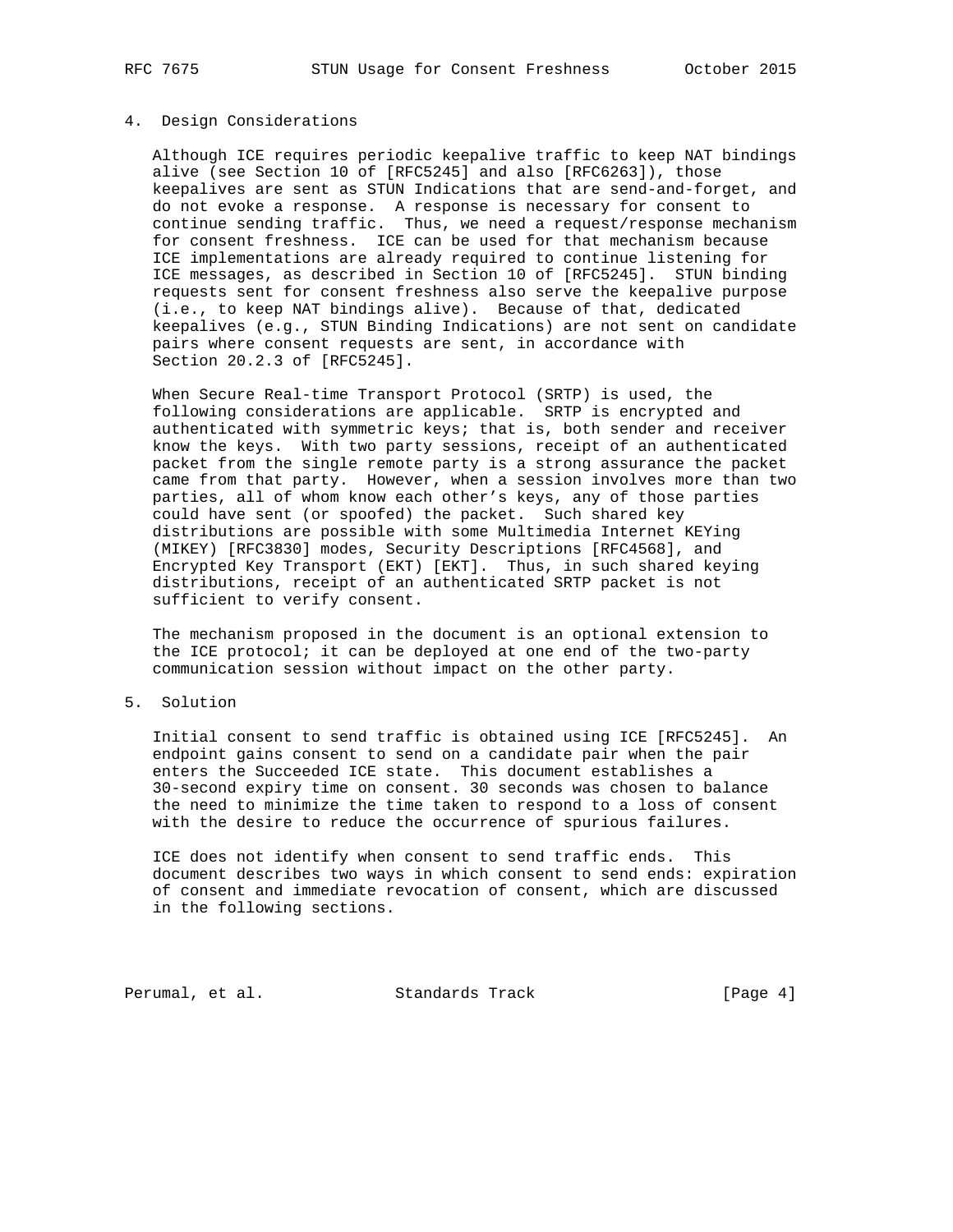## 5.1. Expiration of Consent

 A full ICE implementation obtains consent to send using ICE. After ICE concludes on a particular candidate pair and whenever the endpoint sends application data on that pair consent is maintained following the procedure described in this document.

 An endpoint MUST NOT send data other than the messages used to establish consent unless the receiving endpoint has consented to receive data. Connectivity checks that are paced as described in Section 16 of [RFC5245], and responses to connectivity checks are permitted. That is, no application data (e.g., RTP or Datagram Transport Layer Security (DTLS)), can be sent until consent is obtained.

 Explicit consent to send is obtained and maintained by sending a STUN binding request to the remote peer's transport address and receiving a matching, authenticated, non-error STUN binding response from the remote peer's transport address. These STUN binding requests and responses are authenticated using the same short-term credentials as the initial ICE exchange.

 Note: Although TCP has its own consent mechanism (TCP acknowledgements), consent is necessary over a TCP connection because it could be translated to a UDP connection (e.g., [RFC6062]).

 Consent expires after 30 seconds. That is, if a valid STUN binding response has not been received from the remote peer's transport address in 30 seconds, the endpoint MUST cease transmission on that 5-tuple. STUN consent responses received after consent expiry do not re-establish consent and may be discarded or cause an ICMP error.

 To prevent expiry of consent, a STUN binding request can be sent periodically. To prevent synchronization of consent checks, each interval MUST be randomized from between 0.8 and 1.2 times the basic period. Implementations SHOULD set a default interval of 5 seconds, resulting in a period between checks of 4 to 6 seconds. Implementations MUST NOT set the period between checks to less than 4 seconds. This timer is independent of the consent expiry timeout.

 Each STUN binding request for consent MUST use a new STUN transaction identifier, as described in Section 6 of [RFC5389]. Each STUN binding request for consent is transmitted once only. A sender therefore cannot assume that it will receive a response for every consent request, and a response might be for a previous request (rather than for the most recently sent request).

Perumal, et al. Standards Track [Page 5]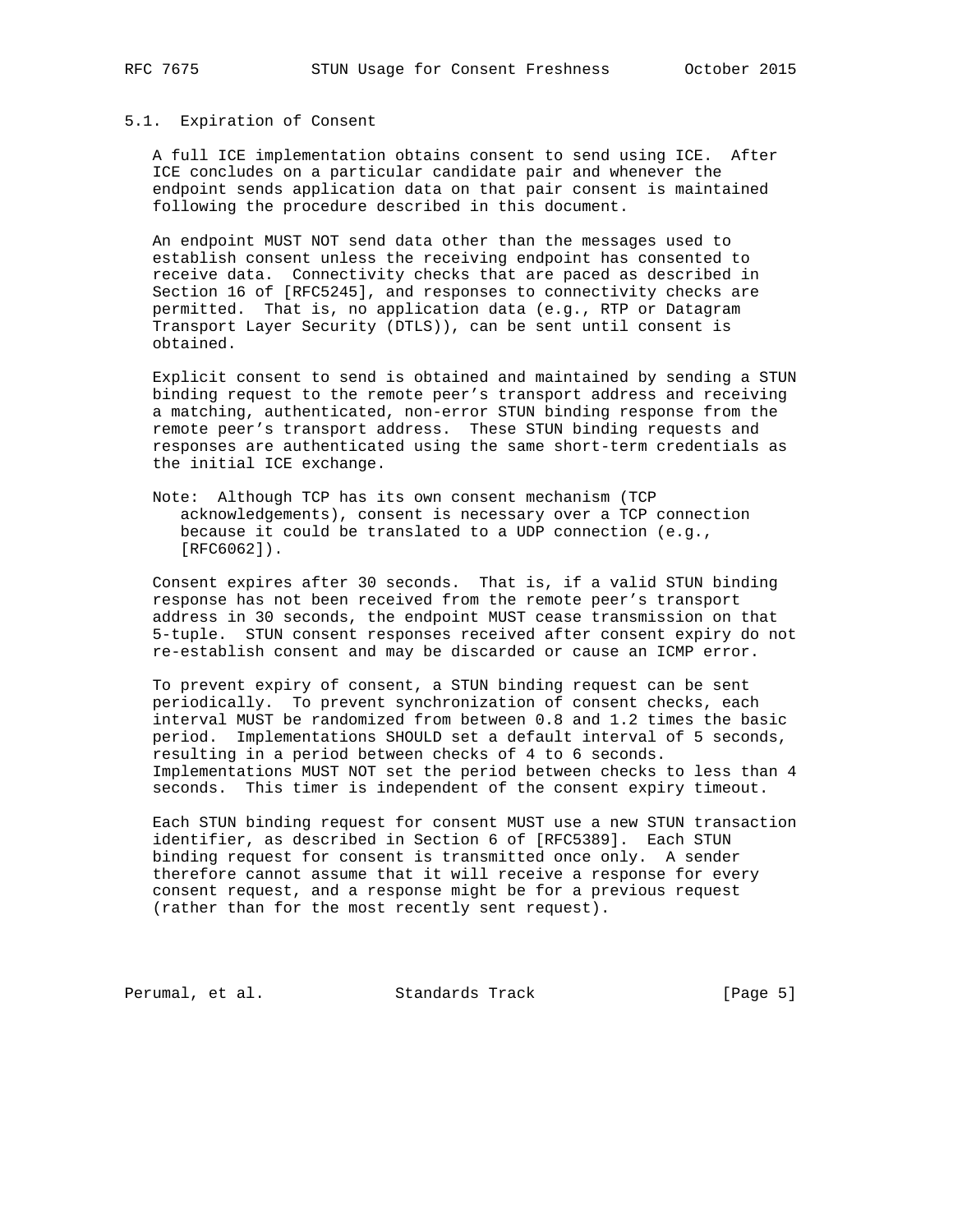An endpoint SHOULD await a binding response for each request it sends for a time based on the estimated round-trip time (RTT) (see Section 7.2.1 of [RFC5389]) with an allowance for variation in network delay. The RTT value can be updated as described in [RFC5389]. All outstanding STUN consent transactions for a candidate pair MUST be discarded when consent expires.

 To meet the security needs of consent, an untrusted application (e.g., JavaScript or signaling servers) MUST NOT be able to obtain or control the STUN transaction identifier, because that enables spoofing of STUN responses, falsifying consent.

 To prevent attacks on the peer during ICE restart, an endpoint that continues to send traffic on the previously validated candidate pair during ICE restart MUST continue to perform consent freshness on that candidate pair as described earlier.

 While TCP affords some protection from off-path attackers ([RFC5961], [RFC4953]), there is still a risk an attacker could cause a TCP sender to send forever by spoofing ACKs. To prevent such an attack, consent checks MUST be performed over all transport connections, including TCP. In this way, an off-path attacker spoofing TCP segments cannot cause a TCP sender to send once the consent timer expires (30 seconds).

 An endpoint does not need to maintain consent if it does not send application data. However, an endpoint MUST regain consent before it resumes sending application data. In the absence of any packets, any bindings in middleboxes for the flow might expire. Furthermore, having one peer unable to send is detrimental to many protocols. Absent better information about the network, if an endpoint needs to ensure its NAT or firewall mappings do not expire, this can be done using keepalive or other techniques (see Section 10 of [RFC5245] and see [RFC6263]).

 After consent is lost, the same ICE credentials MUST NOT be used on the affected 5-tuple again. That means that a new session, or an ICE restart, is needed to obtain consent to send on the affected candidate pair.

5.2. Immediate Revocation of Consent

 In some cases, it is useful to signal that consent is terminated rather than relying on a timeout.

 Consent for sending application data is immediately revoked by receipt of an authenticated message that closes the connection (e.g., a Transport Layer Security (TLS) fatal alert) or receipt of a valid

Perumal, et al. Standards Track [Page 6]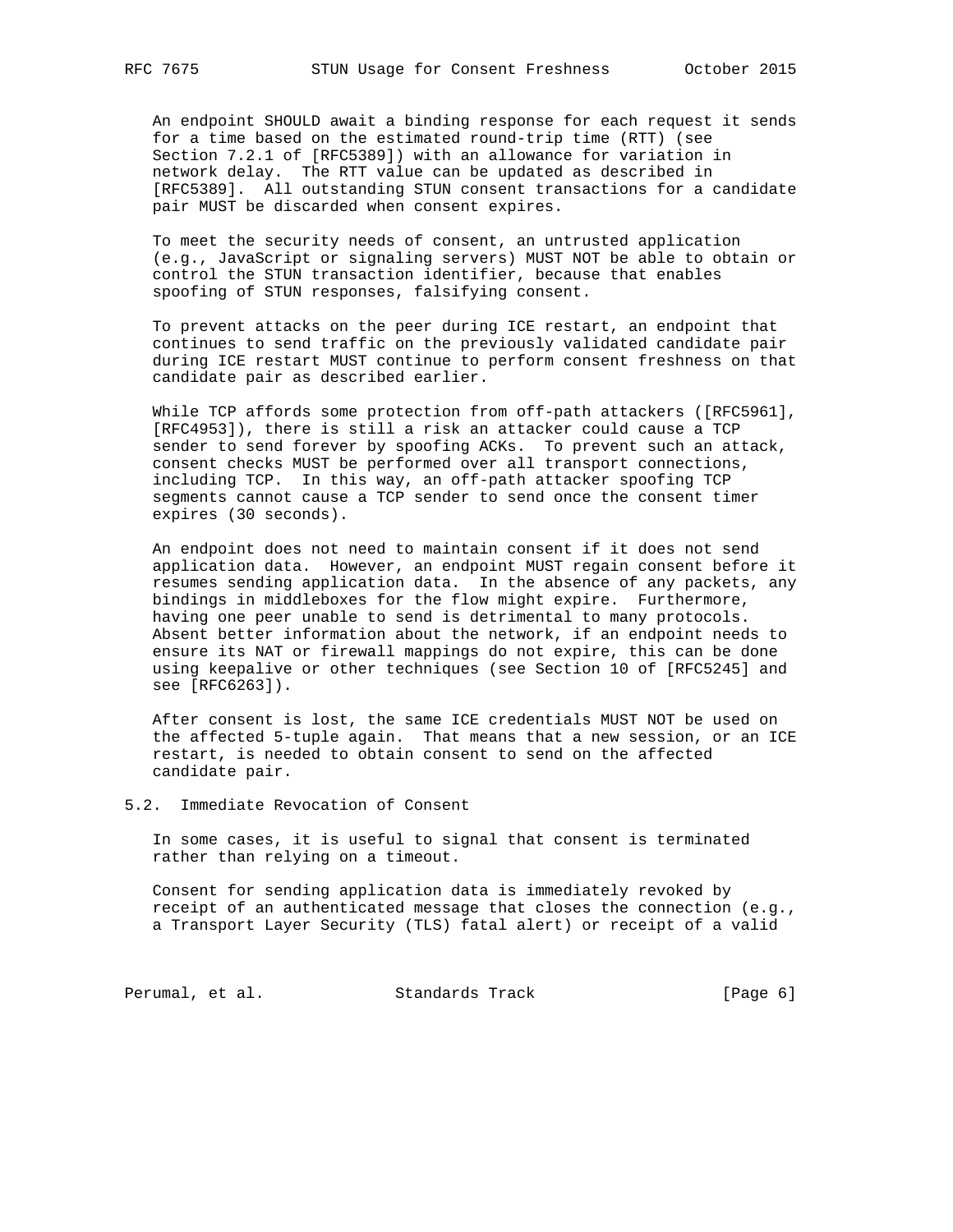and authenticated STUN response with error code Forbidden (403). Note however that consent revocation messages can be lost on the network, so an endpoint could resend these messages, or wait for consent to expire.

 Receipt of an unauthenticated message that closes a connection (e.g., TCP FIN) does not indicate revocation of consent. Thus, an endpoint receiving an unauthenticated end-of-session message SHOULD continue sending media (over connectionless transport) or attempt to re-establish the connection (over connection-oriented transport) until consent expires or it receives an authenticated message revoking consent.

 Note that an authenticated Secure Real-time Transport Control Protocol (SRTCP) BYE does not terminate consent; it only indicates the associated SRTP source has quit.

6. DiffServ Treatment for Consent

 It is RECOMMENDED that STUN consent checks use the same Diffserv Codepoint markings as the ICE connectivity checks described in Section 7.1.2.4 of [RFC5245] for a given 5-tuple.

- Note: It is possible that different Diffserv Codepoints are used by different media over the same transport address [WebRTC-QoS]. Such a case is outside the scope of this document.
- 7. DTLS Applicability

 The DTLS applicability is identical to what is described in Section 4.2 of [RFC7350].

8. Security Considerations

 This document describes a security mechanism, details of which are mentioned in Sections 4.1 and 4.2 of [RFC7350]. Consent requires 96 bits transaction ID defined in Section 6 of [RFC5389] to be uniformly and randomly chosen from the interval  $0$ ..  $2**96-1$ , and be cryptographically strong. This is good enough security against an off-path attacker replaying old STUN consent responses. Consent Verification to avoid attacks using a browser as an attack platform against machines is discussed in Sections 3.3 and 4.2 of [WebRTC-SEC].

 The security considerations discussed in [RFC5245] should also be taken into account.

Perumal, et al. Standards Track [Page 7]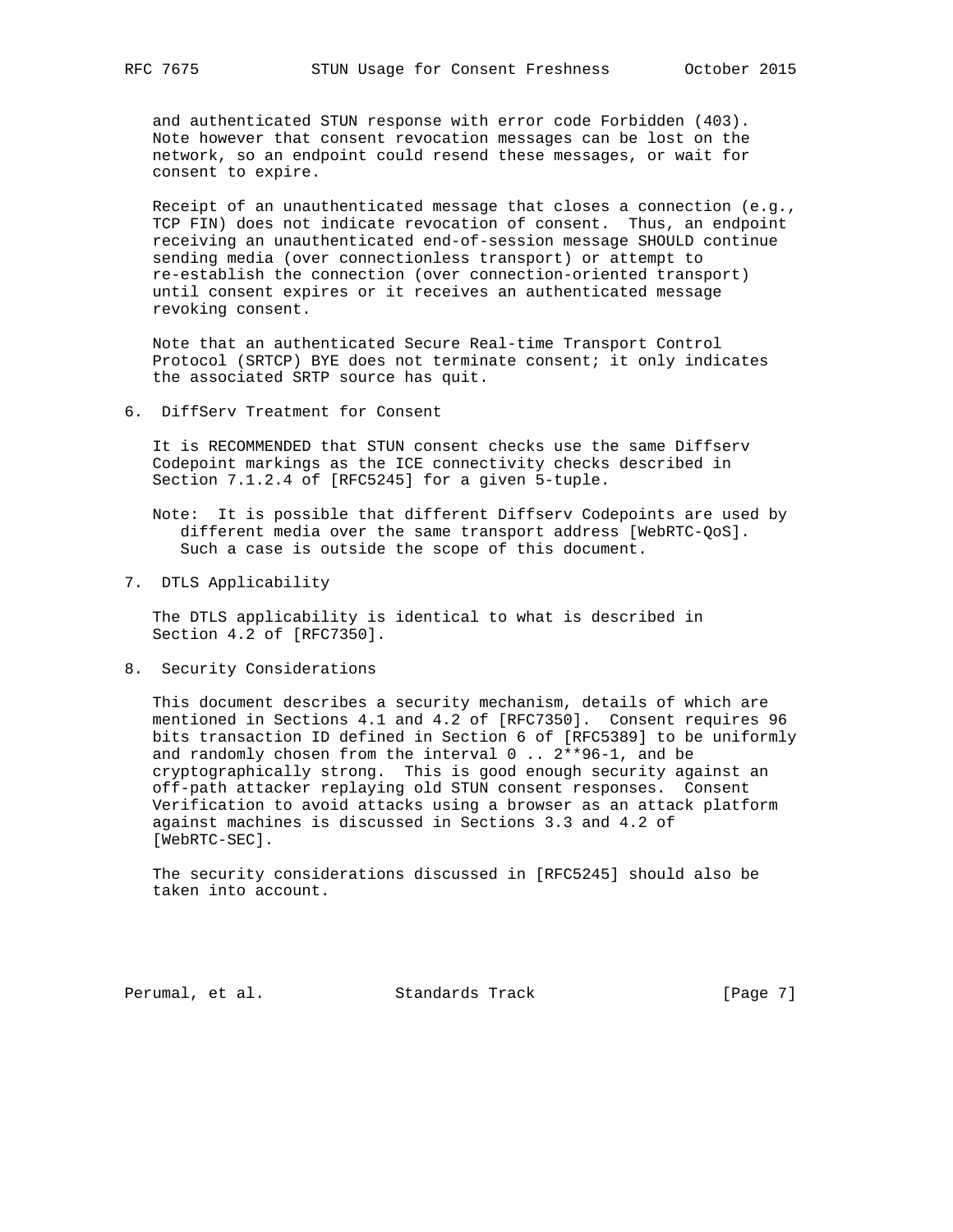# 9. References

- 9.1. Normative References
	- [RFC2119] Bradner, S., "Key words for use in RFCs to Indicate Requirement Levels", BCP 14, RFC 2119, DOI 10.17487/RFC2119, March 1997, <http://www.rfc-editor.org/info/rfc2119>.
	- [RFC5245] Rosenberg, J., "Interactive Connectivity Establishment (ICE): A Protocol for Network Address Translator (NAT) Traversal for Offer/Answer Protocols", RFC 5245, DOI 10.17487/RFC5245, April 2010, <http://www.rfc-editor.org/info/rfc5245>.
	- [RFC5389] Rosenberg, J., Mahy, R., Matthews, P., and D. Wing, "Session Traversal Utilities for NAT (STUN)", RFC 5389, DOI 10.17487/RFC5389, October 2008, <http://www.rfc-editor.org/info/rfc5389>.

## 9.2. Informative References

- [EKT] Mattsson, J., McGrew, D., and D. Wing, "Encrypted Key Transport for Secure RTP", Work in Progress, draft-ietf-avtcore-srtp-ekt-03, October 2014.
- [RFC3830] Arkko, J., Carrara, E., Lindholm, F., Naslund, M., and K. Norrman, "MIKEY: Multimedia Internet KEYing", RFC 3830, DOI 10.17487/RFC3830, August 2004, <http://www.rfc-editor.org/info/rfc3830>.
- [RFC4568] Andreasen, F., Baugher, M., and D. Wing, "Session Description Protocol (SDP) Security Descriptions for Media Streams", RFC 4568, DOI 10.17487/RFC4568, July 2006, <http://www.rfc-editor.org/info/rfc4568>.
- [RFC4953] Touch, J., "Defending TCP Against Spoofing Attacks", RFC 4953, DOI 10.17487/RFC4953, July 2007, <http://www.rfc-editor.org/info/rfc4953>.
- [RFC5961] Ramaiah, A., Stewart, R., and M. Dalal, "Improving TCP's Robustness to Blind In-Window Attacks", RFC 5961, DOI 10.17487/RFC5961, August 2010, <http://www.rfc-editor.org/info/rfc5961>.

Perumal, et al. Standards Track [Page 8]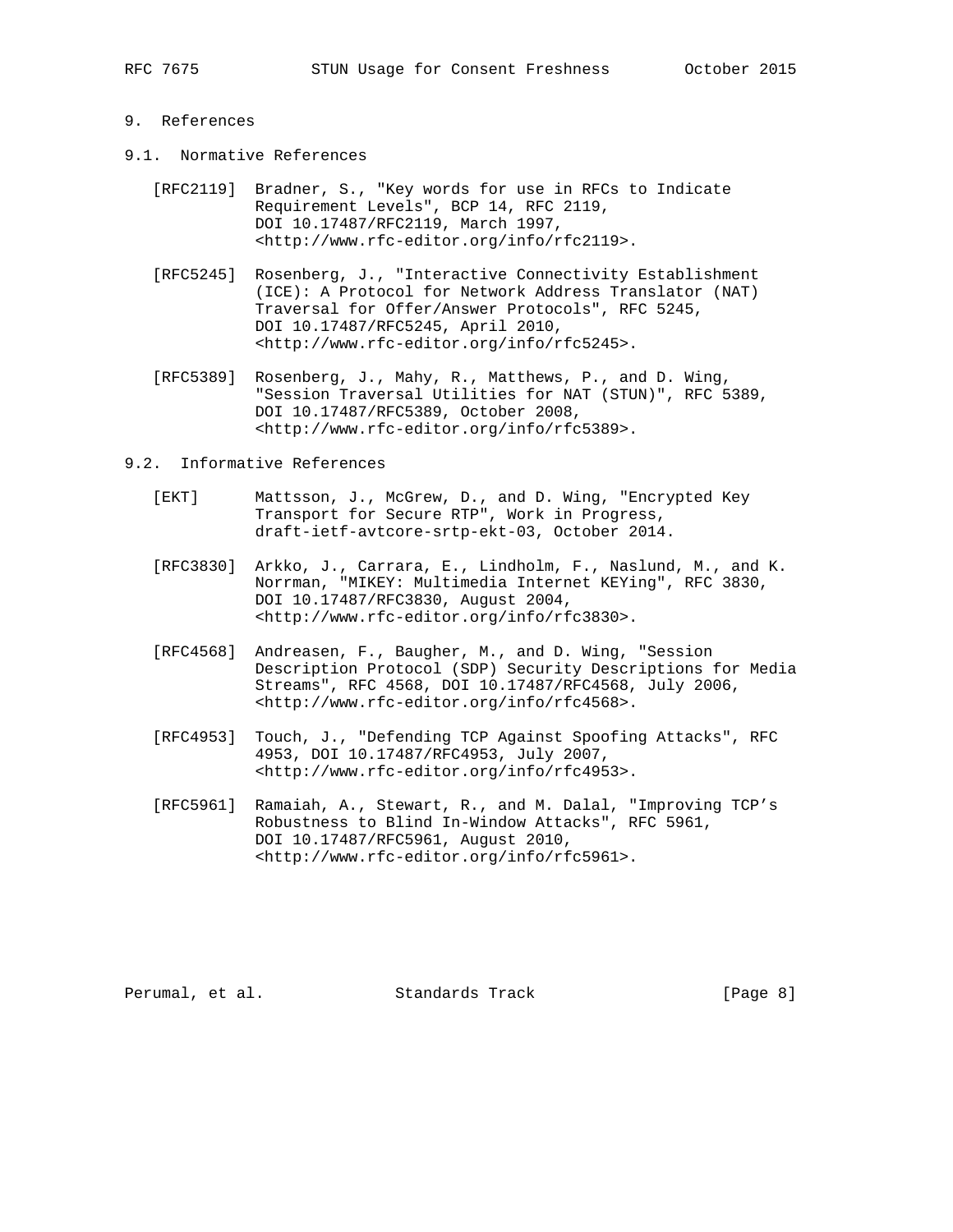- [RFC6062] Perreault, S., Ed. and J. Rosenberg, "Traversal Using Relays around NAT (TURN) Extensions for TCP Allocations", RFC 6062, DOI 10.17487/RFC6062, November 2010, <http://www.rfc-editor.org/info/rfc6062>.
- [RFC6263] Marjou, X. and A. Sollaud, "Application Mechanism for Keeping Alive the NAT Mappings Associated with RTP / RTP Control Protocol (RTCP) Flows", RFC 6263, DOI 10.17487/RFC6263, June 2011, <http://www.rfc-editor.org/info/rfc6263>.
- [RFC7350] Petit-Huguenin, M. and G. Salgueiro, "Datagram Transport Layer Security (DTLS) as Transport for Session Traversal Utilities for NAT (STUN)", RFC 7350, DOI 10.17487/RFC7350, August 2014, <http://www.rfc-editor.org/info/rfc7350>.

[WebRTC-QoS]

 Dhesikan, S., Jennings, C., Druta, D., Jones, P., and J. Polk, "DSCP and other packet markings for RTCWeb QoS", Work in Progress, draft-ietf-tsvwg-rtcweb-qos-04, July 2015.

### [WebRTC-SA]

 Rescorla, E., "WebRTC Security Architecture", Work in Progress, draft-ietf-rtcweb-security-arch-11, March 2015.

[WebRTC-SEC]

 Rescorla, E., "Security Considerations for WebRTC", Work in Progress, draft-ietf-rtcweb-security-08, February 2015.

### Acknowledgements

 Thanks to Eric Rescorla, Harald Alvestrand, Bernard Aboba, Magnus Westerlund, Cullen Jennings, Christer Holmberg, Simon Perreault, Paul Kyzivat, Emil Ivov, Jonathan Lennox, Inaki Baz Castillo, Rajmohan Banavi, Christian Groves, Meral Shirazipour, David Black, Barry Leiba, Ben Campbell, and Stephen Farrell for their valuable inputs and comments. Thanks to Christer Holmberg for doing a thorough review.

Perumal, et al. Standards Track [Page 9]